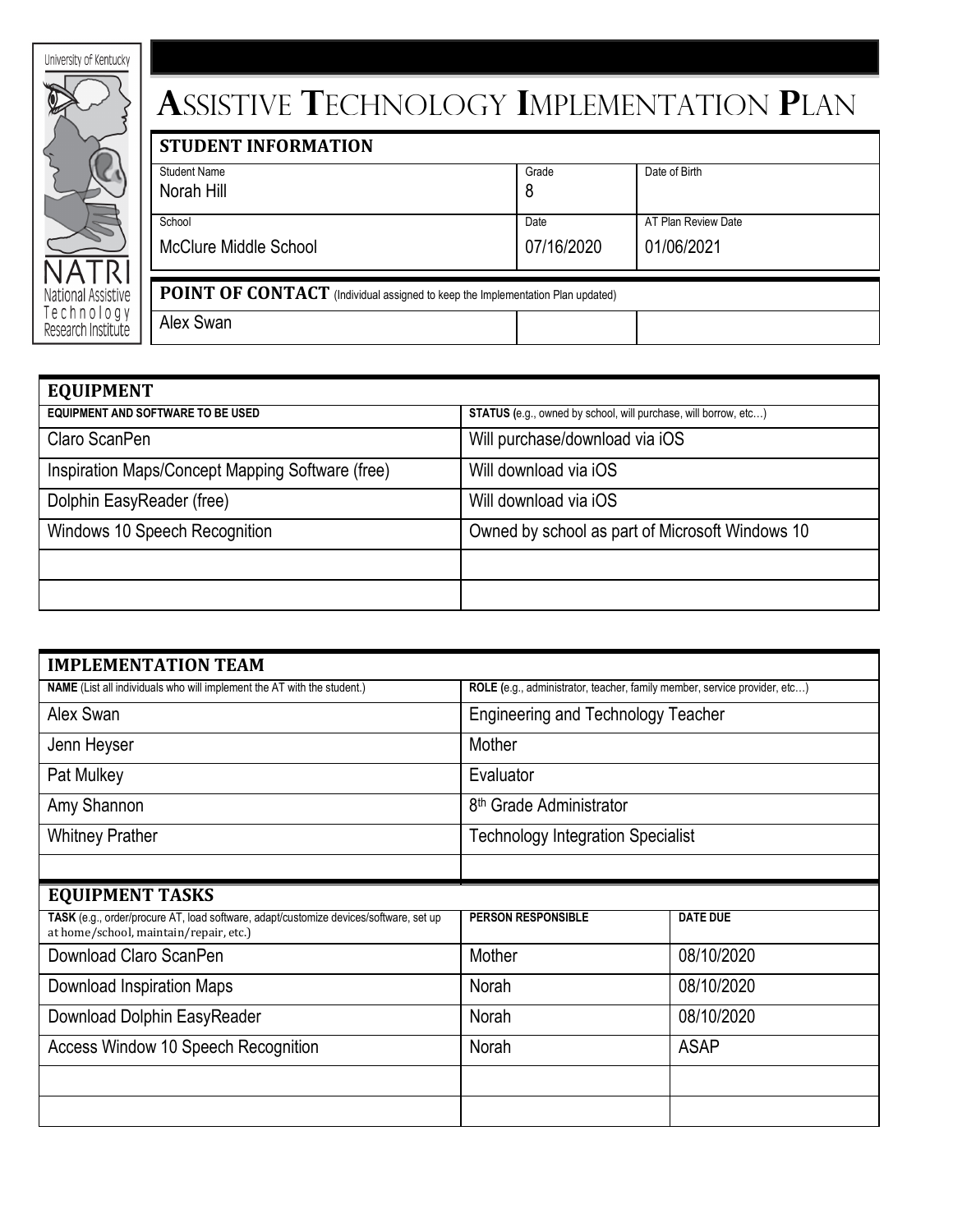| <b>TRAINING</b>                                                                                                              |                 |                                                                 |                                           |                                                                                                                                          |
|------------------------------------------------------------------------------------------------------------------------------|-----------------|-----------------------------------------------------------------|-------------------------------------------|------------------------------------------------------------------------------------------------------------------------------------------|
| <b>TRAINING NEED</b>                                                                                                         | <b>TRAINEES</b> | <b>TRAINER</b>                                                  | <b>DATES &amp; TIMES</b>                  | FOLLOW UP / ALONG PLAN                                                                                                                   |
| Claro ScanPen                                                                                                                | Norah/TIS       | YouTube/Direct<br>Instruction                                   | After School/Enrichment<br>Time at school | End of the first semester of the<br>20-21 school year.                                                                                   |
| <b>Inspiration Maps</b>                                                                                                      | Norah/TIS       | YouTube/Direct<br>Instruction                                   | After School/Enrichment<br>Time at school | End of the first semester of the<br>20-21 school year.                                                                                   |
| Dolphin EasyReader                                                                                                           | Norah/TIS       | YouTube/Direct<br>Instruction                                   | After School/Enrichment<br>Time at school | End of the first semester of the<br>20-21 school year.                                                                                   |
| Windows 10 Speech<br>Recognition                                                                                             | Norah/TIS       | YouTube/Direct<br>Instruction                                   | After School/Enrichment<br>Time at school | End of the first semester of the<br>20-21 school year.                                                                                   |
| <b>CLASSROOM IMPLEMENTATION</b>                                                                                              |                 |                                                                 |                                           |                                                                                                                                          |
| <b>IEP GOAL</b>                                                                                                              |                 | <b>CURRICULUM/DOMAIN (e.g.,</b><br>math, science, PE, art, etc) | PERSON(S) RESPONSIBLE                     | AT NEEDED TO ACCOMPLISH GOAL (List specific<br>AT and customized settings if appropriate)                                                |
| Norah will scan handouts and<br>use enrichment time to map out<br>images using Inspiration Maps.<br>These scanned images can |                 | Social Studies, Math,<br>and Science                            | Norah                                     | Claro ScanPen to capture images<br>and to convert text-to-speech for<br>handouts and hard copies.<br>Inspiration Maps or another concept |

mapping software application, such

as Nearpod (this is not free).

then be read via Claro,

or comparable software.

annotated upon, and ultimately mapped using Inspiration Maps